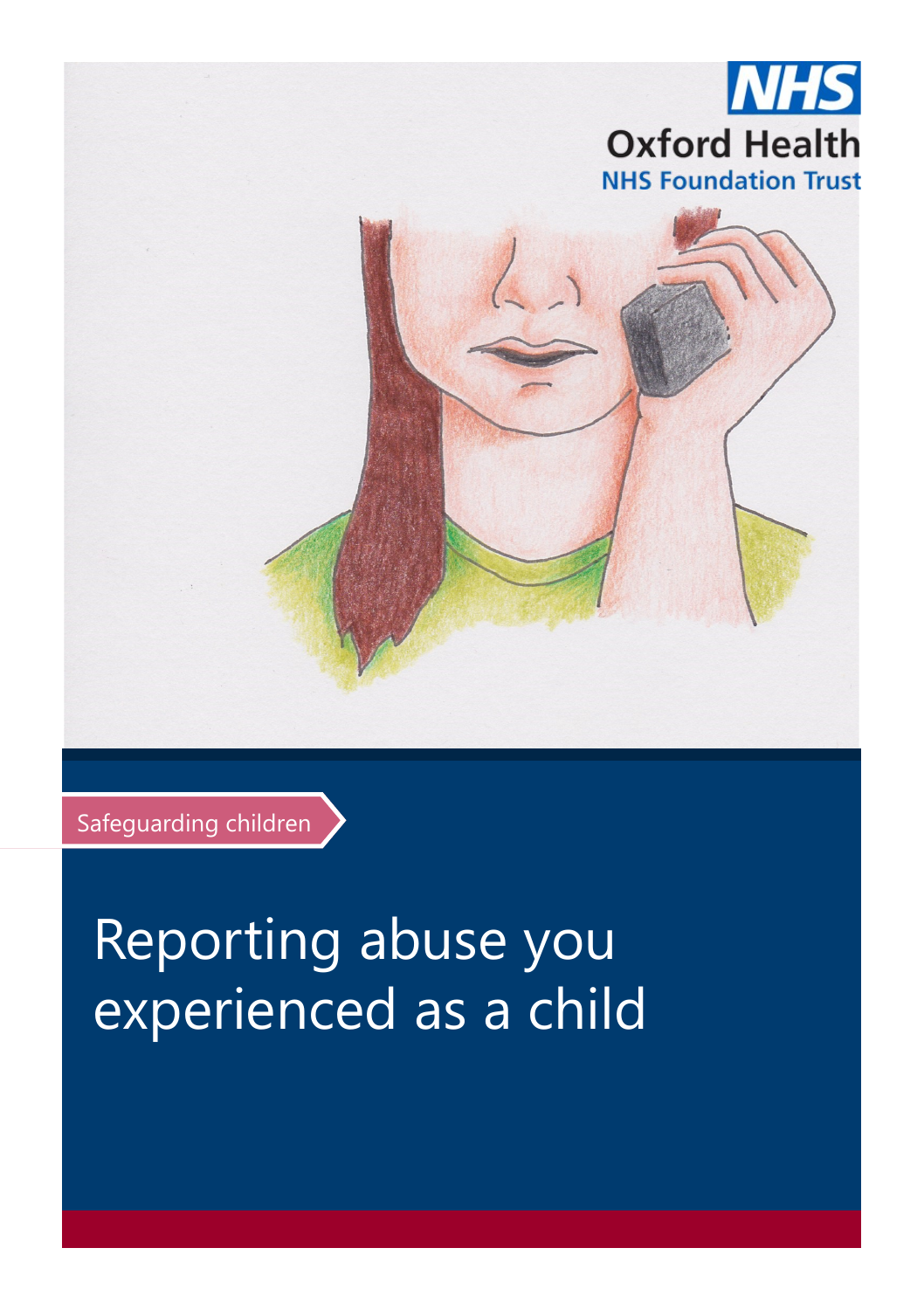There are different ways in which children can experience abuse, all of which are serious and can have an effect on a child. This can include further long term effects on them as they grow older.

This leaflet is designed to help those who have experienced sexual abuse as a child. This leaflet gives information about how to report what has happened, and also how to get support and help.

Abuse suffered as a child can be very painful for people to accept when they are adults and can affect people in different ways.

For some it may be that they are unable to remember significant periods of their childhood, or perhaps have general memories of being unhappy and partial memories of the abuse. For others they may recall much of what happened to them, but choose not to think about it.

# Are you ready to report the abuse you suffered?

Taking the decision to report the abuse you suffered as a child to the police or social services can be a difficult process, which can raise all sorts of worries for people.

People who have suffered abuse in the past may be worried that the person who abused them could be abusing other children.

Others feel that they want the person who abused them to take responsibility for what they did.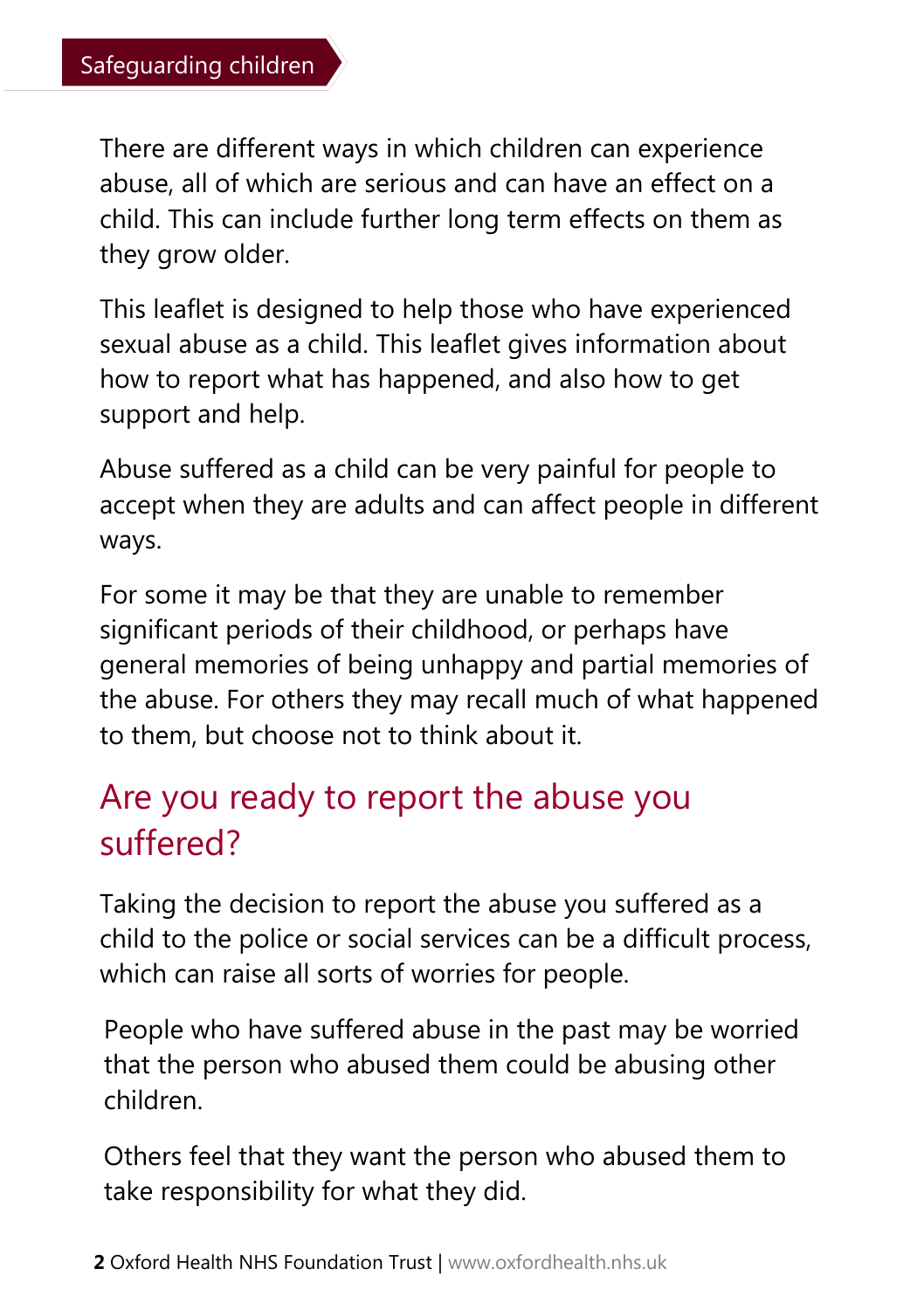If you decide that you want to proceed with reporting your abuse, there are two options available to you:

### Reporting your abuse to the police



Any adult who has experienced abuse as a child can report what they have suffered to the police for them to investigate and see if the person who abused them can be prosecuted.

There is no time limit to report the abuse, but if it happened a long time ago, it might be difficult for the police to gather evidence. There are also legal rules about the evidence which can be used in court, which may mean that in some cases a prosecution can't happen. In an emergency anyone can contact the police via the 999 number, or by text phoning 0800 112 999. If it is not an emergency, you can contact the police by calling 101, which will connect you to your local police force. You can also visit your nearest police station in person and report any crimes there.

You should be prepared to provide the following details:

- Your name
- Your address
- Details of the abuse
- Name of the person/people who abused you if you know this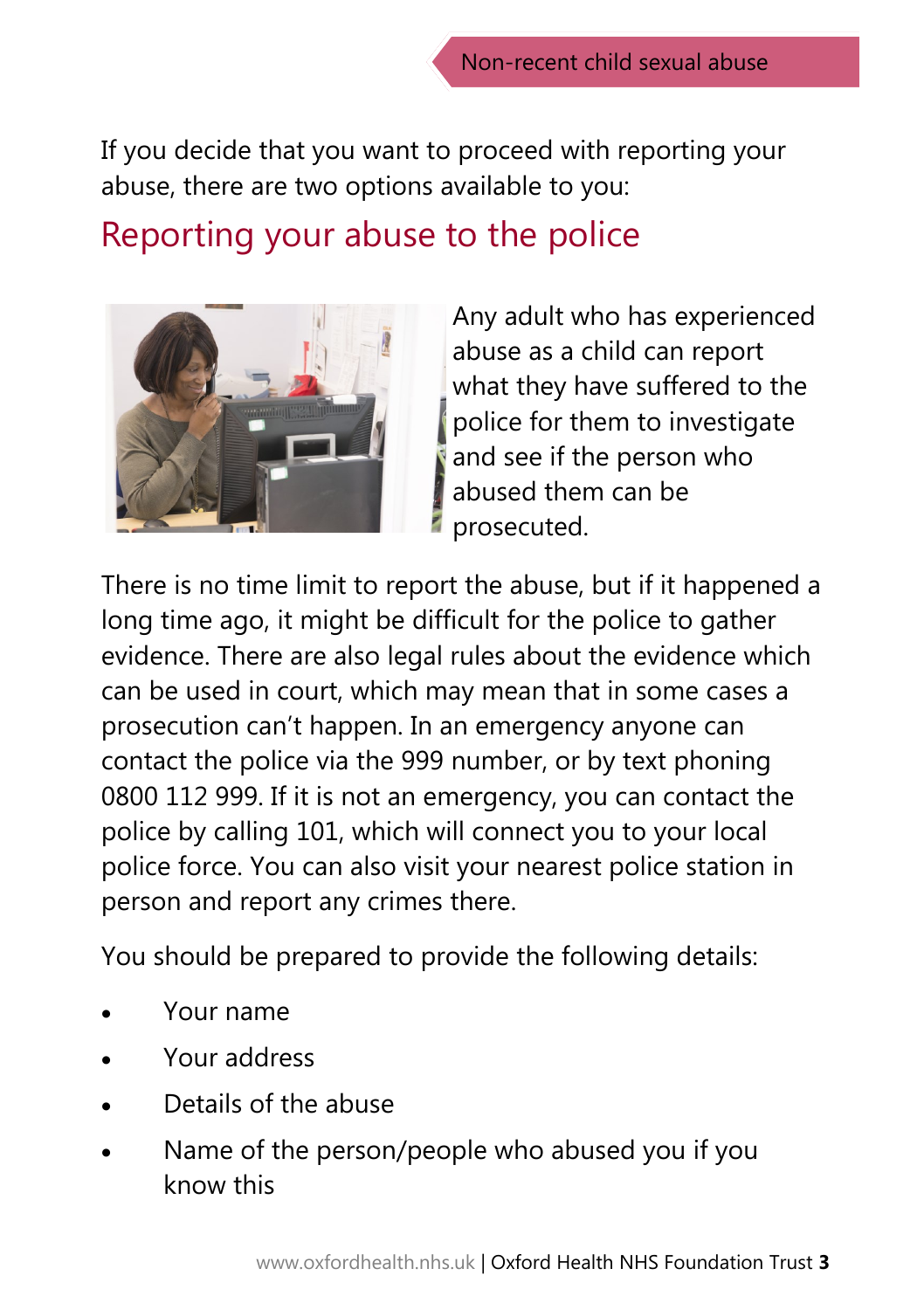Once you have reported the abuse you suffered, you will be given a reference number relating to this report and you will need to keep a record of this for any future communication.

# What happens once you report your abuse to the police?

After the abuse is reported, your complaint/report will be given to an officer to look at in detail and decide how best to proceed. Once this has been decided, the police will contact you and ask you to make a formal statement. This usually happens within days of the report being made.

Specially trained police officers will then attempt to find the person you have accused and speak with them. This can be done under caution or they may arrest them.

If the offences you reported happened some time ago, there may be limitations on the amount of evidence the police collect. However, they may look to see if other reports have been made against the person you have accused and they will link in with other agencies to review their records.

If the police feel there is enough evidence to proceed with the case, they will pass your case over to the Crown Prosecution Service who are responsible for prosecuting.

They will then be ultimately responsible for deciding whether or not to prosecute. Throughout the process the specially trained officers will support you.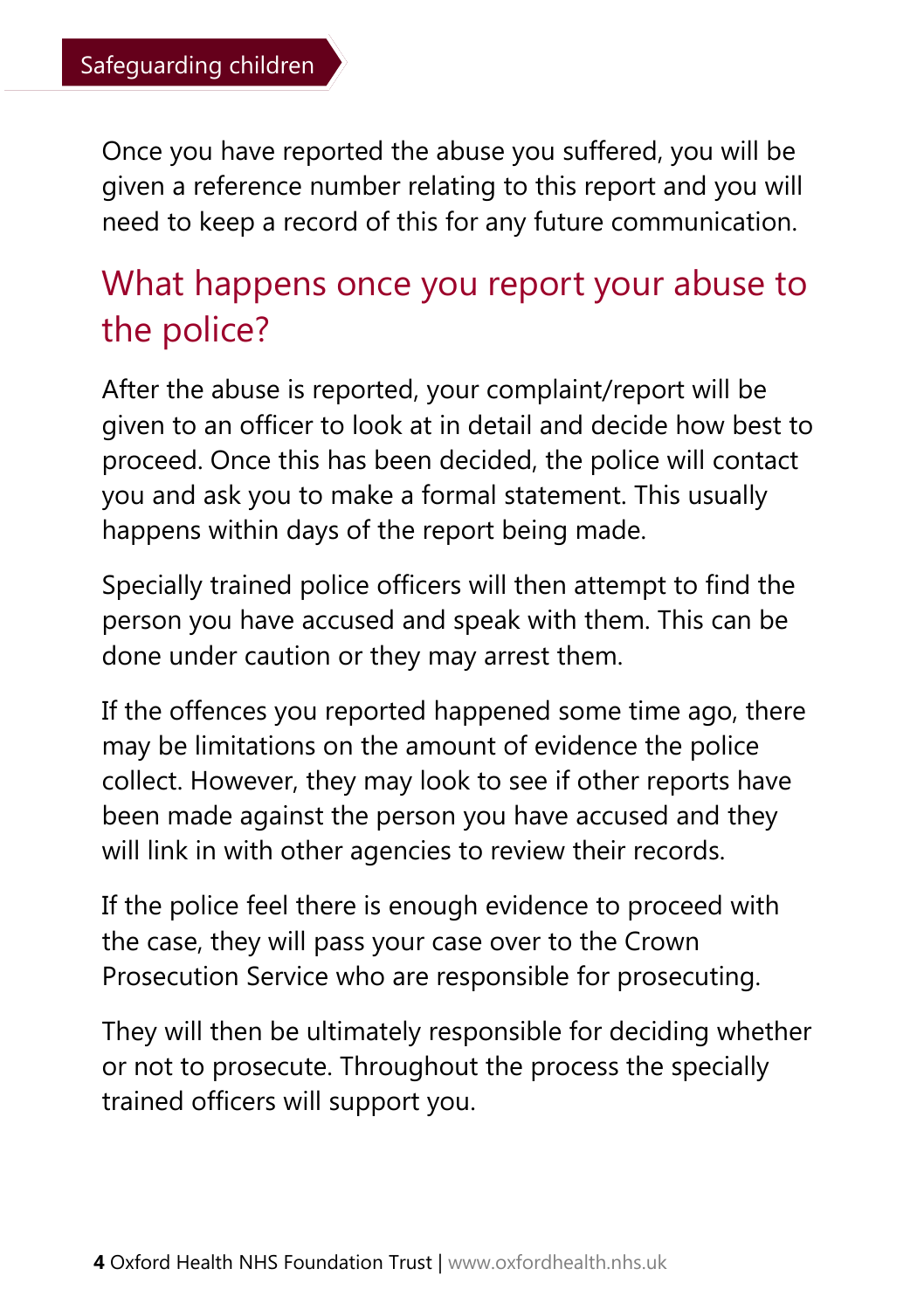# I want to share what happened to me with the police, but don't want to pursue an official complaint?

It is possible to report your abuse to the police and it not be taken forward as an investigation if that is what you wish. In the majority of cases this will be honoured. However, it is not possible to give a 100% guarantee the police will not proceed with a criminal investigation.

It may be that as a result of the information you provide and subsequent police checks, another child is identified as possibly being at risk. This may then result in discussions taking place with children's social care, which will then determine how they proceed.

Even if you do not wish for any action to be taken at the time you report the abuse, the information will still be recorded on the police systems and allocated a reference number. If you should choose to change your mind at a later date, you can refer to this.

What if I reported the abuse in the past but I'm unhappy how it was investigated and/or I have new information not known at the time?

It does not matter how long ago the investigation took place, if you do not feel the abuse was investigated properly or you have new information that was not shared at the time, you can speak to the police at any time.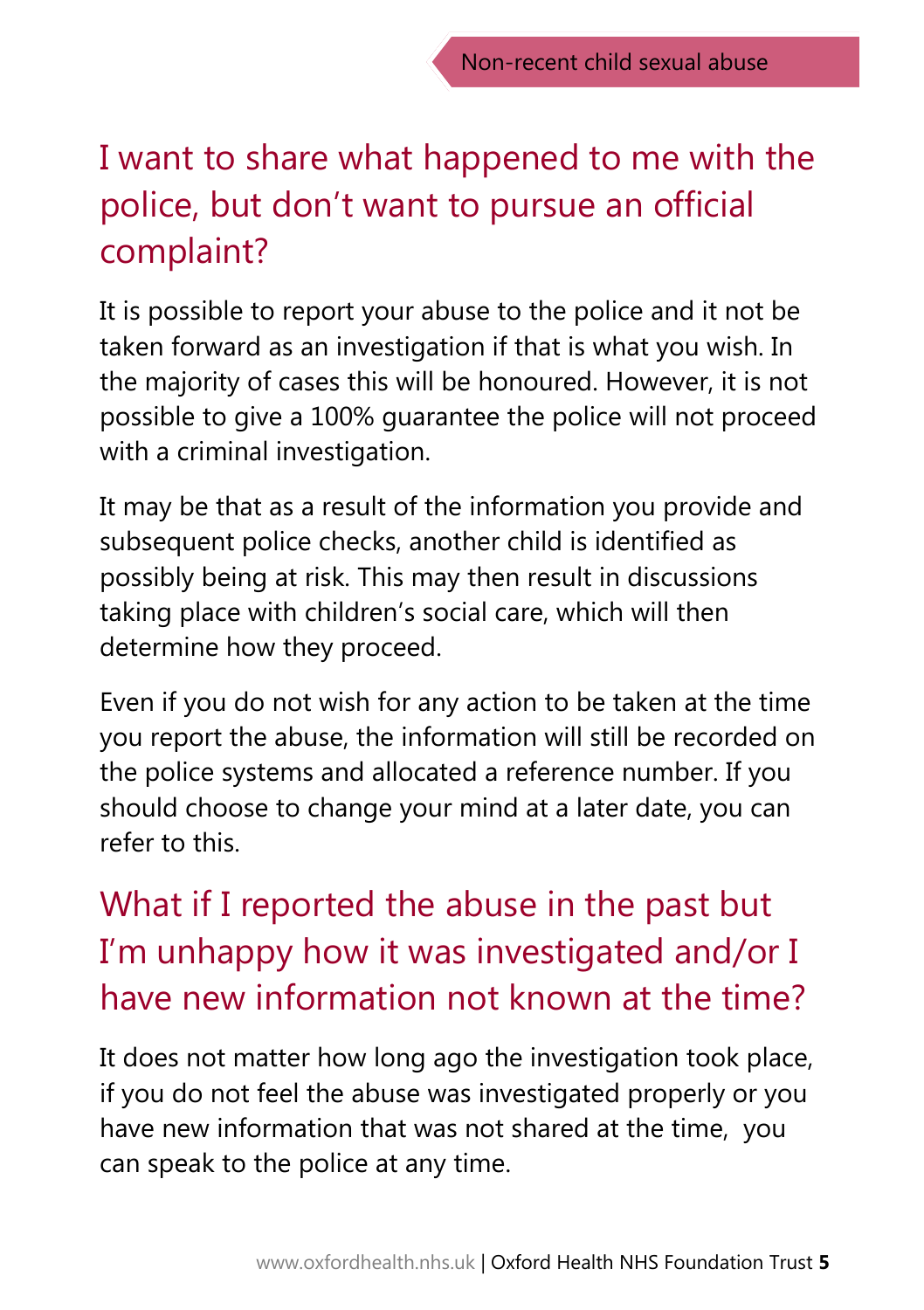Either you, a friend, family member or support worker can call the non-emergency police number 101 and discuss how this can be taken forward. The police will respond to your concerns and/or new information.

# Reporting your abuse anonymously

You can call 101 the non-emergency police number, stating that this happened to you as a child, that you do not want to proceed with a criminal complaint or want anyone arrested, but wish to share the information

When possible it is better to give your name, as this will help to identify or confirm anyone else at risk. This does not mean you will be contacted.

# **Crimestoppers**

If you want to report what has happened to you, but you don't want to speak to the police, you can speak to or email the charity Crimestoppers.

Crimestoppers allows you to report any offences anonymously. This can also be carried out by a family member, friend or someone who supports you.



Crimestoppers guarantee anonymity. The only way anybody will know you contacted Crimestoppers is if you tell somebody.

This allows you to report the offence and provide information to the police, but it will not lead to a police investigation.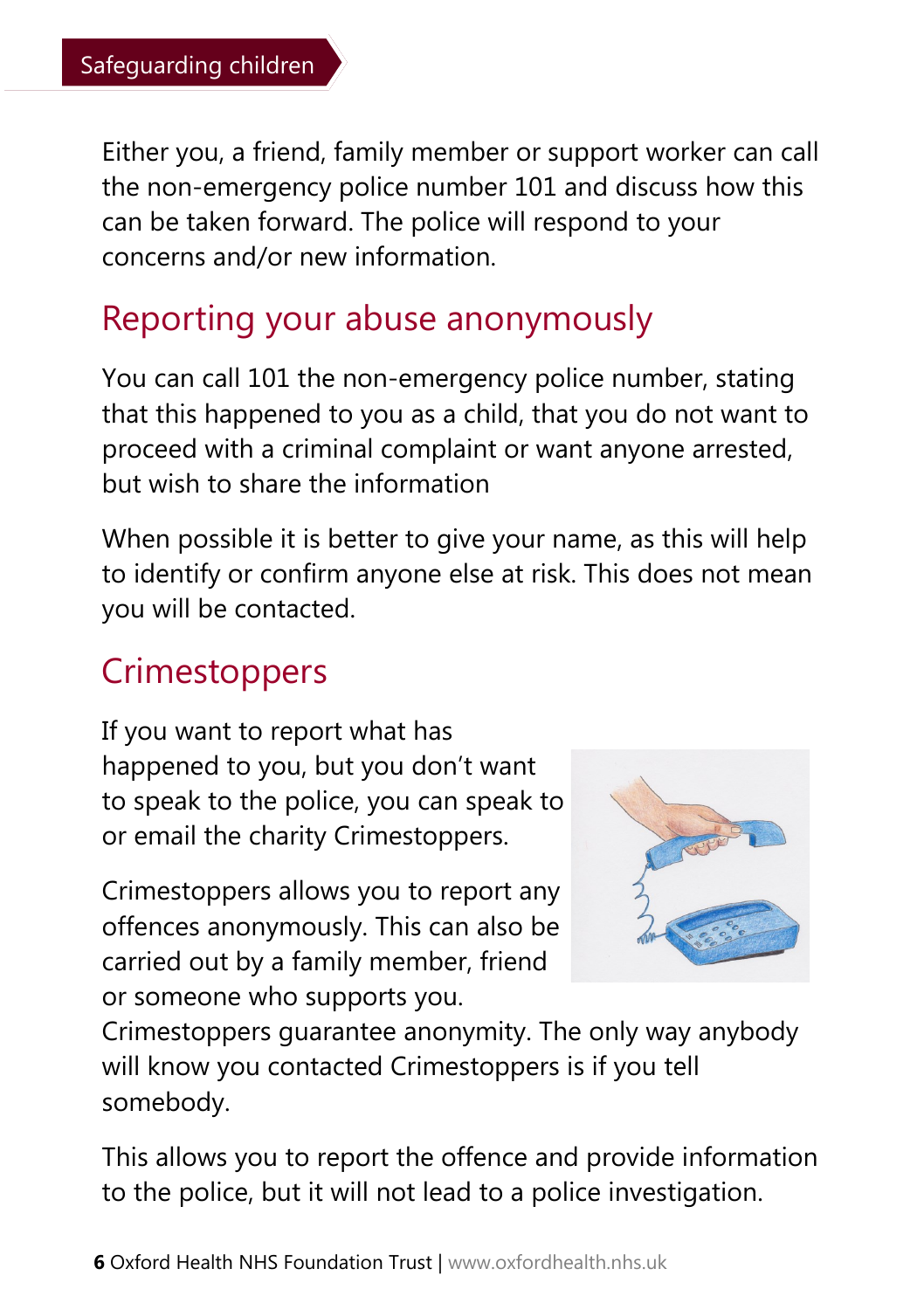If you think this would be best for you, contact Crimestoppers on 0800 555 111.

### What if a child is currently at risk?

If a child is identified as being currently at risk, you can help to ensure this child is protected. A referral will need to be made to children's social care; you will be supported to do this, or it can be completed by your support worker.

# Will the abuse be reported without my knowledge?

Whenever possible information will be shared with your knowledge and consent, but in some circumstances, information may need to be shared without your knowledge and consent. This can be because of an increase in risk to a child, to you, to your support worker or others, or because information may be given to the person who carried out the abuse or undermine any further investigation.

## Can someone report the abuse on my behalf?

A family member, friend or a professional can make a call to 101 for you. They should state that they are making the call on your behalf, and it is a third party report. They would need to be clear how you wish to proceed.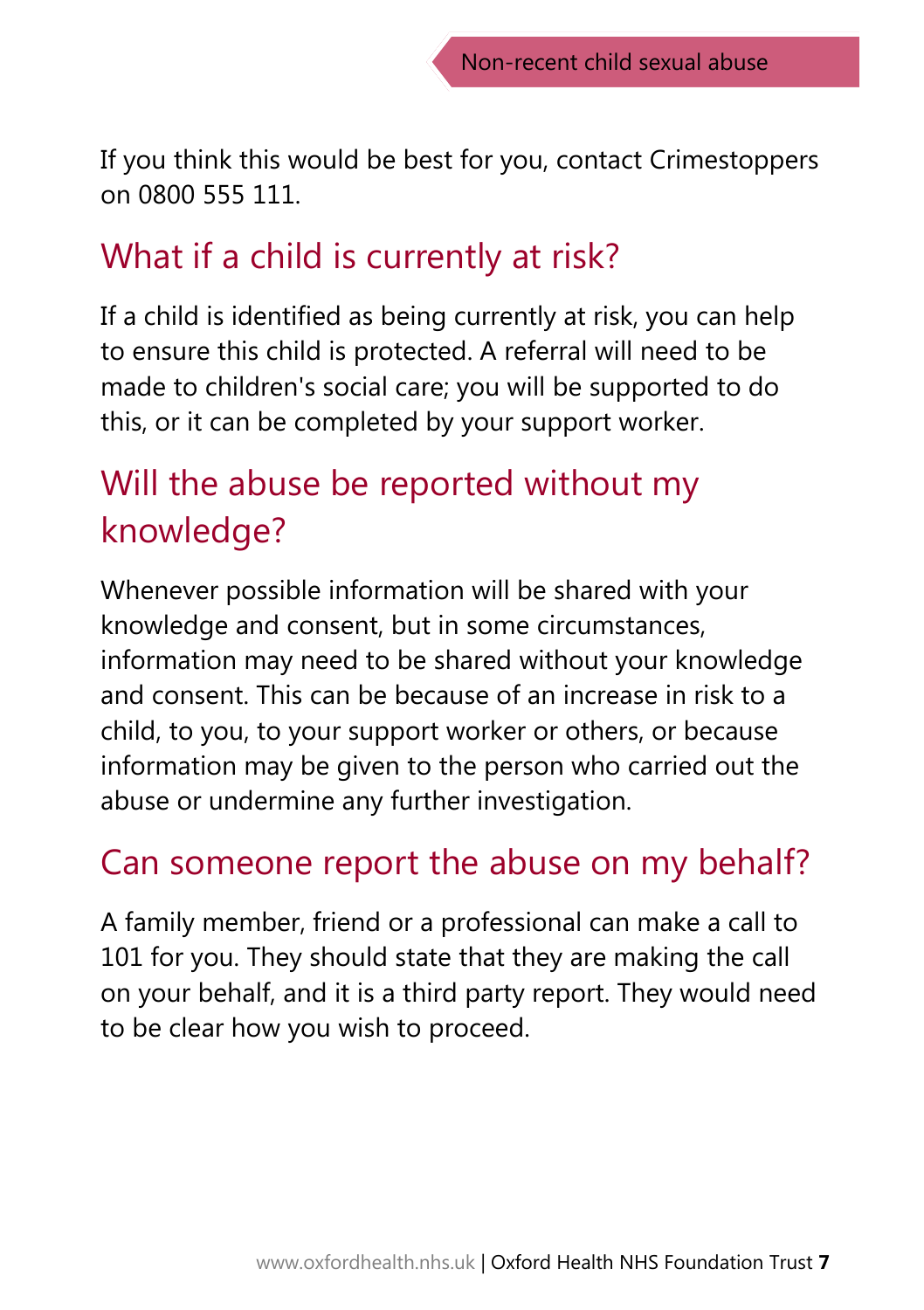# Is there any support I can get?

Whether or not you decide to report an incident or series of incidents, there are places you can go to seek support and advice to help you come to terms with what has happened to you.

Here are a list of agencies that can provide you with support. These organisations are non-NHS and therefore Oxford Health can not vouch for their governance arrangements:

#### **NSPCC**

The NSPCC give support to those who have experienced child abuse in the past, or for those who are concerned about a child in the present.

- Helpline: 0808 800 5000
- Email: help@nspcc.org.uk
- Make a report online at [www.nspcc.org.uk](http://www.nspcc.org.uk)

#### **NAPAC**

NAPAC is the National Association for People Abused in Childhood, providing a helpline and support to people who experienced past abuse.

- Support line 0808 801 0331
- www.napac.org.uk

#### **MOSAC**

This charity aims to provide a unique and specialist service, offering practical and emotional support to non-abusing

**8** Oxford Health NHS Foundation Trust | www.oxfordhealth.nhs.uk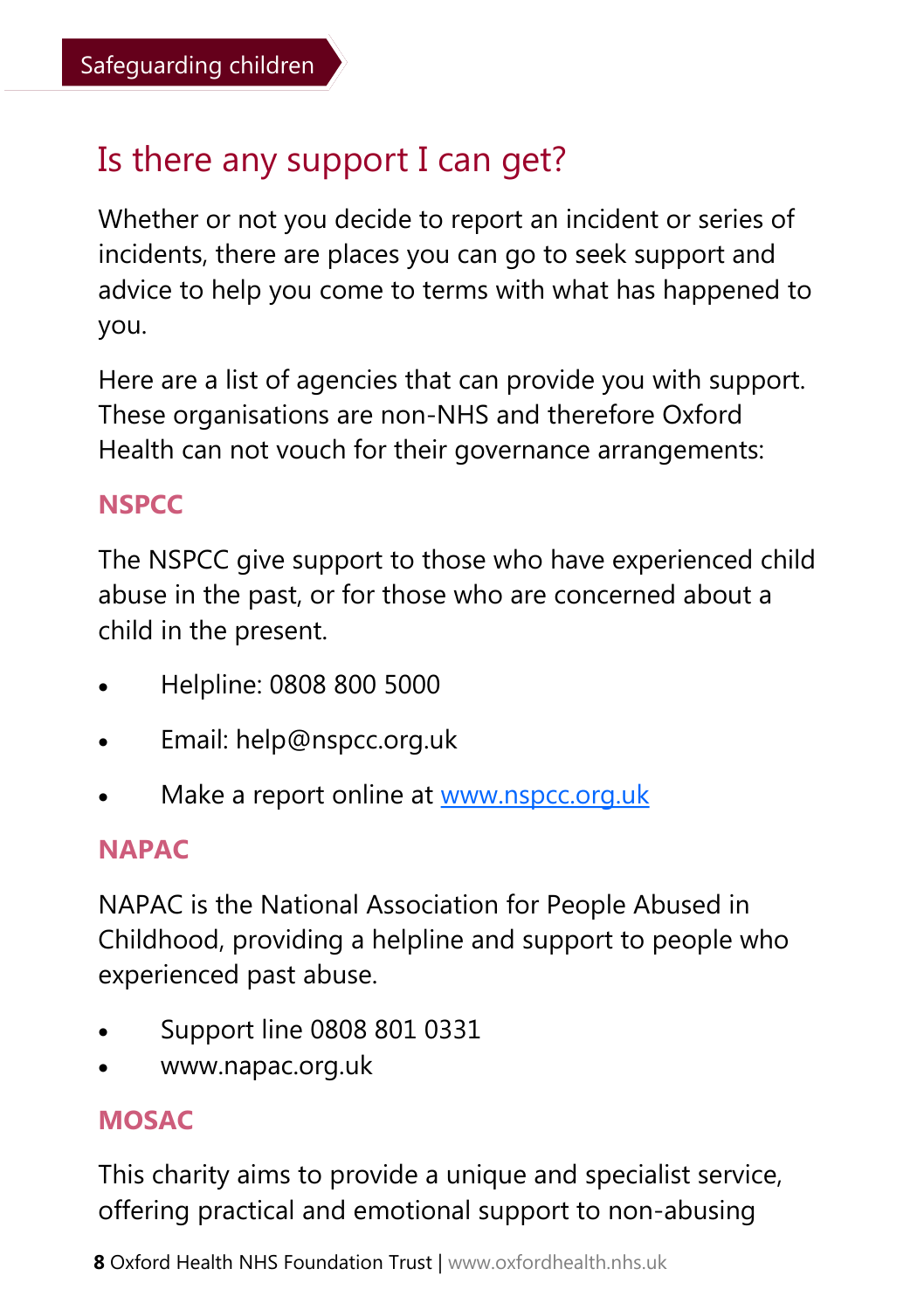parents, carers and families.

- Helpline: 0800 980 1958
- Freephone: 0800 783 6294
- Email: [enquiries@mosac.org.uk](mailto:enquiries@mosac.org.uk)
- www.oxfordrapecrisis.net

#### **Oxfordshire Sexual Abuse and Rape Crisis Centre**

This organisation offer support and advice to women who have experienced sexual violence and abuse. They provide confidential, independent information on the reporting process and the options open to survivors of abuse. Practical advice on housing and finance are also provided.

- Helpline: 01865 726295
- Email: [support@osarcc.org.uk](mailto:support@osarcc.org.uk)
- [www.osarcc.org.uk](mailto:www.osarcc.org.uk)
- www.thesurvivorstrust.org

#### **The Solace Centre**

The Solace Centre is a sexual assault medical centre that collects evidence.

If you want to speak to someone you can contact them on the following:

- Tel: 0300 130 3036
- www.solacearc.org.uk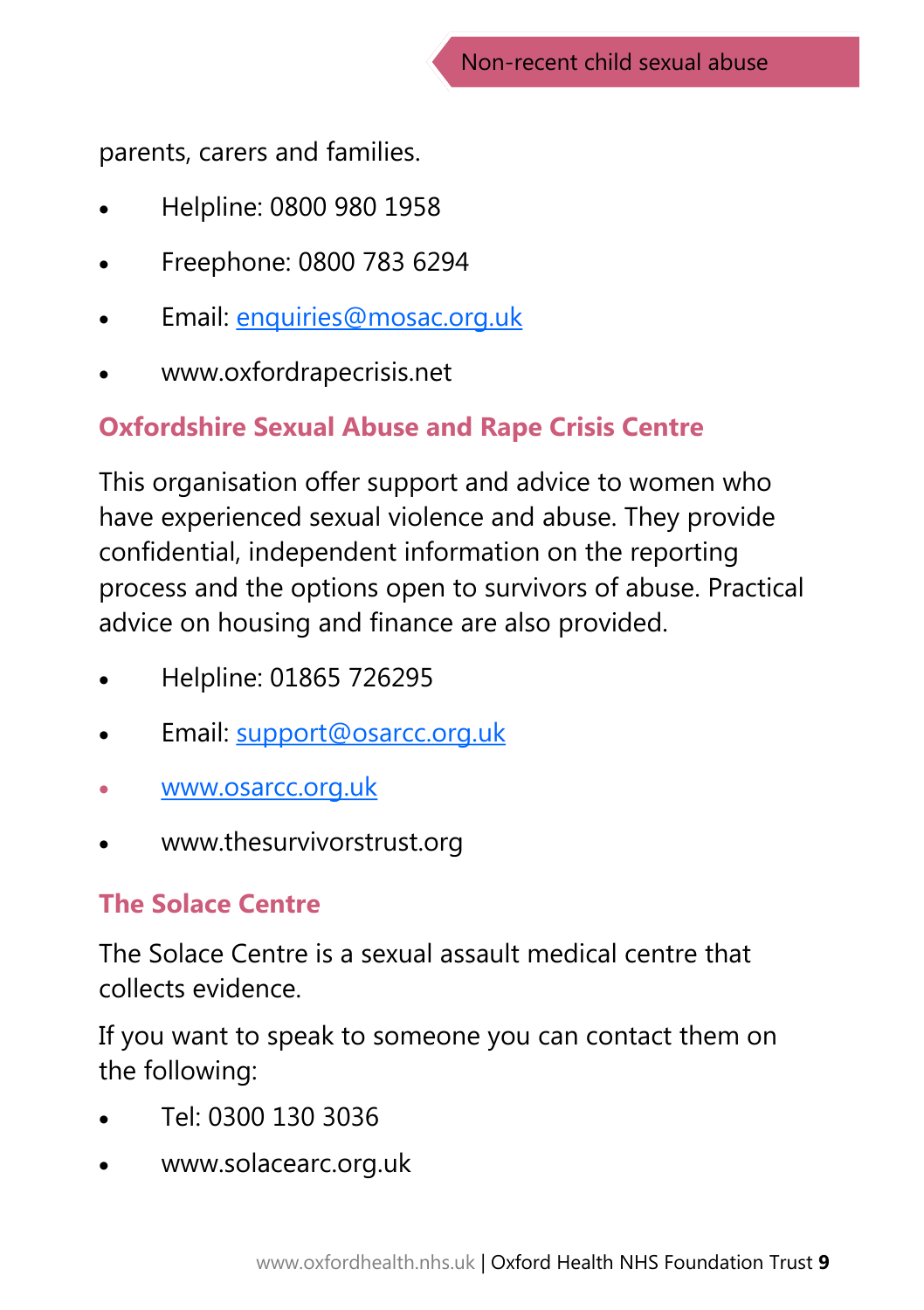#### **The Survivors Trust**

The Survivors Trust is a UK-wide national umbrella agency for 141 specialist organisations for support for the impact of rape, sexual violence and childhood sexual abuse throughout the UK and Ireland.

- www.thesurvivorstrust.org
- Freephone: 08088 010 818
- Email info@thesurvivorstrust.org

#### **Stop It Now!**

Stop It Now! is an organisation run by Lucy Faithful House that is at the forefront of activity to prevent child sexual abuse.

- www.stopitnow.org.uk
- Freephone: 0808 1000 900

#### **Truth Project**

Part of the Independent Inquiry into Child Sexual Abuse, sharing your experience in writing, on the phone or in person can help build a safer place for children now and in the future:

- Website: www.truthproject.org.uk
- Email: contact@iicsa.org.uk
- Post: freepost IICSA Independent Inquiry
- Call: 0800 917 1000

**10** Oxford Health NHS Foundation Trust | www.oxfordhealth.nhs.uk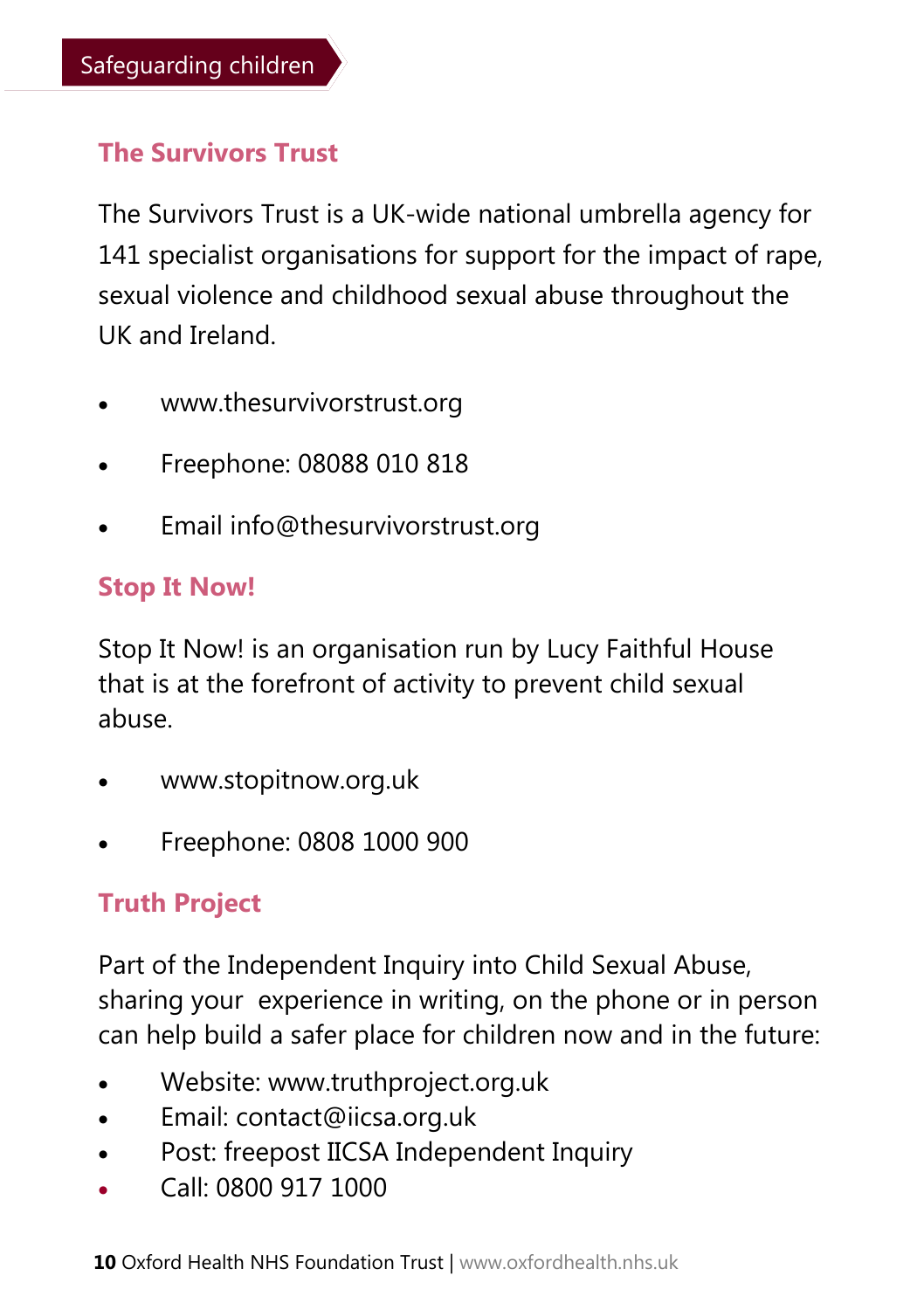# Links to other helpful information:

#### Citizens Advice

www.citizensadvice.org.uk

#### Rights of Women

[http://rightsofwomen.org.uk/wp-content/uploads/2014/10/](http://rightsofwomen.org.uk/wp-content/uploads/2014/10/Reporting-an-offence-to-the-police-a-guide-to-criminal-investigations.pdf) [Reporting-an-offence-to-the-police-a-guide-to-criminal](http://rightsofwomen.org.uk/wp-content/uploads/2014/10/Reporting-an-offence-to-the-police-a-guide-to-criminal-investigations.pdf)[investigations.pdf](http://rightsofwomen.org.uk/wp-content/uploads/2014/10/Reporting-an-offence-to-the-police-a-guide-to-criminal-investigations.pdf)

#### Victim Support

Freephone 080816 89111 www.victimsupport.org.uk

#### Thames Valley Police

www.thamesvalley.police.uk

#### Ministry of Justice

https://assets.publishing.service.gov.uk/government/uploads/ system/uploads/attachment\_data/file/746330/victims-ofcrime-leaflet-2018.pdf

# Concerns and complaints

We aim to provide you with a high quality service at all times. However, if you have any concerns, complaints or comments about your experience of our service then please tell a member of the team or contact the Patient Advice and Liaison Service on freephone 0800 328 7971.